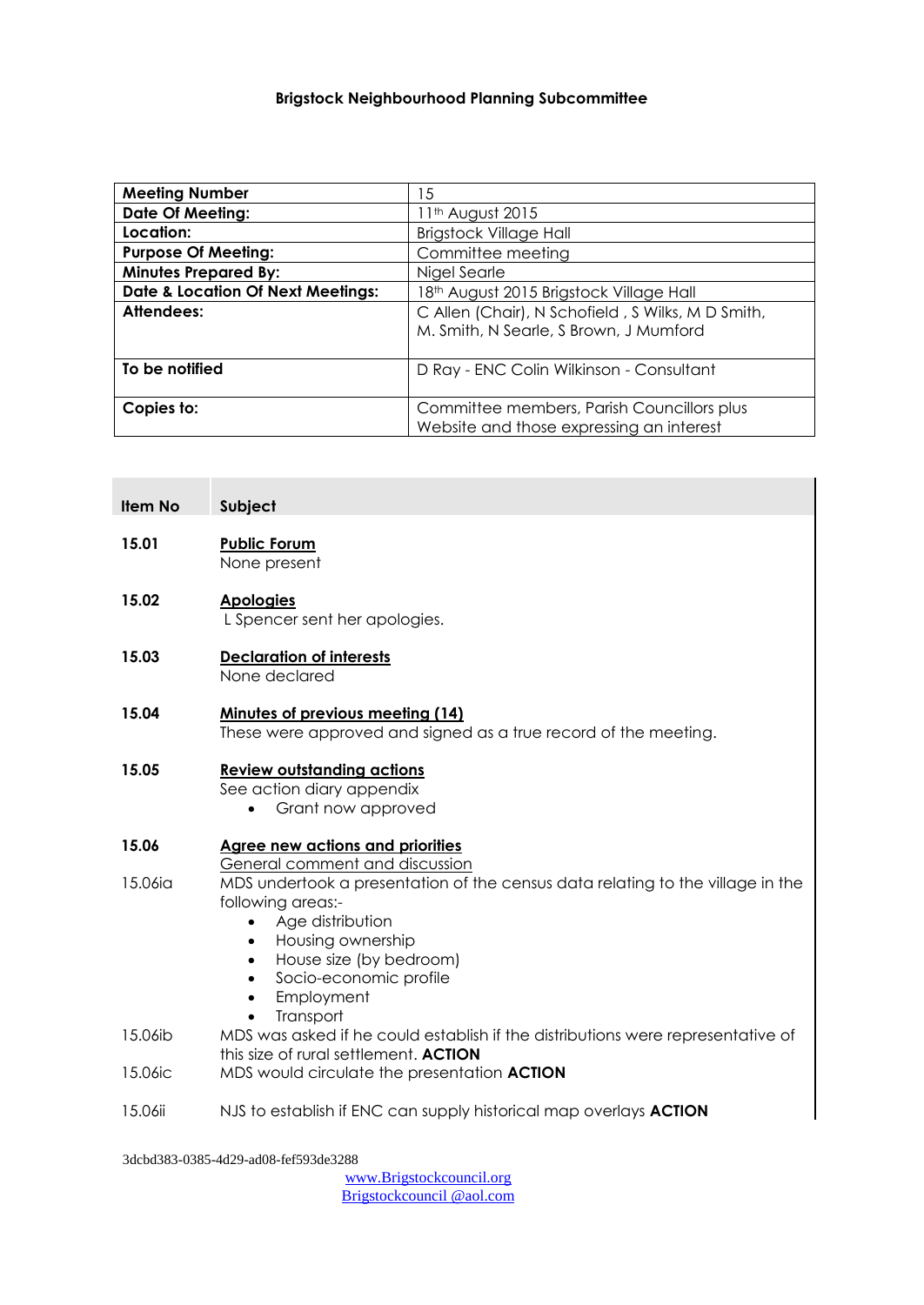- 15.06iii NS to circulate village design statement to group **ACTION**
- 15.06iiii The display boards should be limited to about 5. From the list supplied by Colin Wilkinson CA will summarise the content for the boards and circulate. The final content will be signed off at the 18th August meeting. **ACTION**
- 15.06v SW to design advertising poster **ACTION**
- 15.06vi NS to establish if WI will do refreshments and establish their charges **ACTION**
- 15.06vii NS to provide a list of the parish properties outside the village envelop **ACTION**
- 15.06viii Local business to be invited to attend launch meeting **ACTION**
- 15.06viiii Separate stake holder meeting to be arranged. Provisionally booked for the 13th October **ACTION**
- 15.06x NS to invite CPRE to the stakeholder meeting **ACTION**

### **15.07 Correspondence**

Chris Wilkinson sent the following documents:-

- Local plan policy review
- Public meeting overview
- Suggestions for information boards etc Attached

### **15.08 AOB**

None

#### **15.09 Date of next meeting**

18<sup>th</sup> August in the village hall meeting room @ 7:30

3dcbd383-0385-4d29-ad08-fef593de3288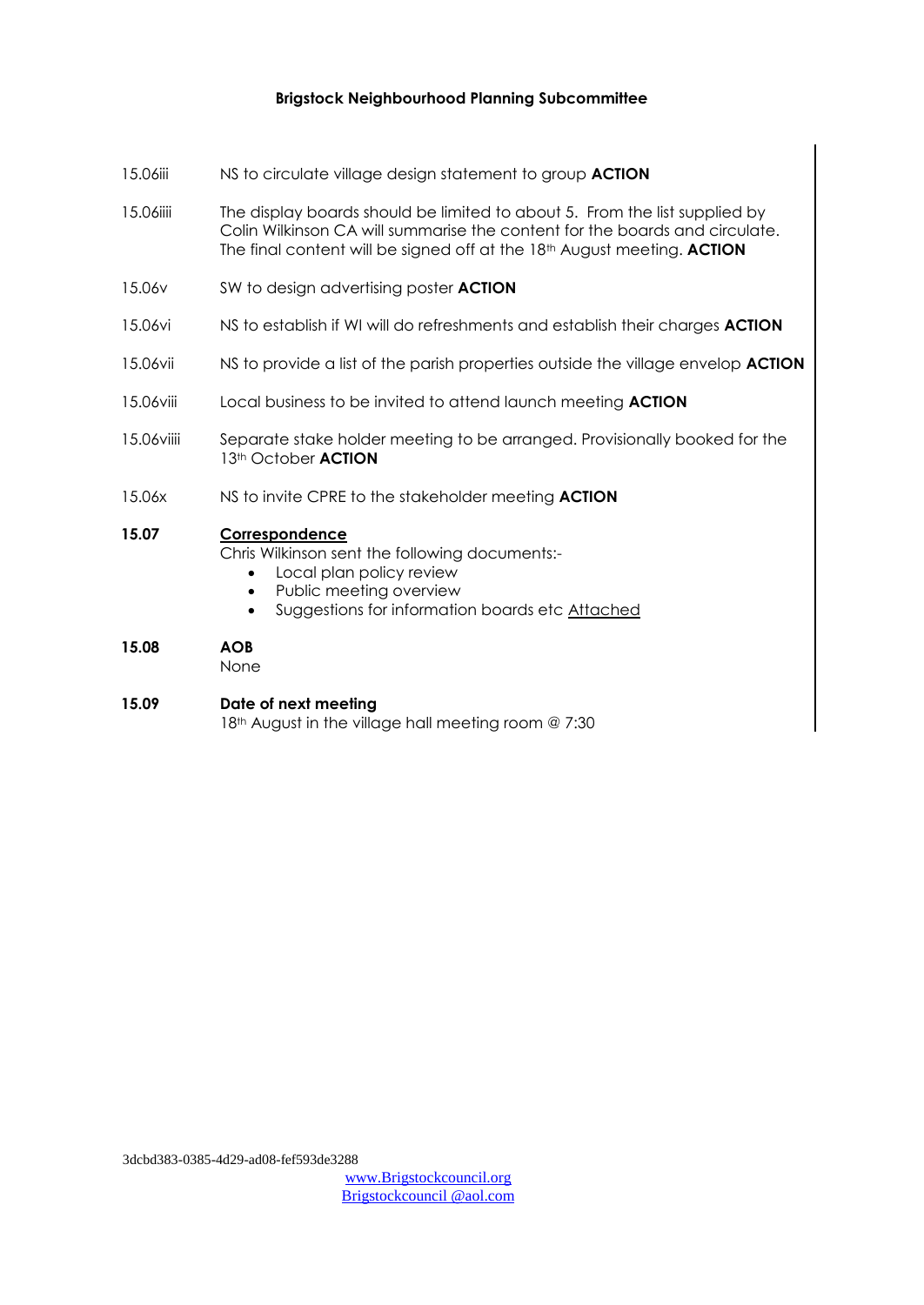| <b>Welcome board</b>                                                                                                                                                                                                                                                                                                                      |
|-------------------------------------------------------------------------------------------------------------------------------------------------------------------------------------------------------------------------------------------------------------------------------------------------------------------------------------------|
| Map of parish                                                                                                                                                                                                                                                                                                                             |
| Map of village with all development sites                                                                                                                                                                                                                                                                                                 |
| List of committee members and how to join committee<br>Constitution                                                                                                                                                                                                                                                                       |
| NDP process flow chart                                                                                                                                                                                                                                                                                                                    |
| Historical time line of village development (illustrated)                                                                                                                                                                                                                                                                                 |
| The demographic make-up of the parish/village<br>Age groups<br>Household sizes<br>Change 2001 to 2011                                                                                                                                                                                                                                     |
| <b>Transport</b><br>Parking<br>Speeding<br>Network<br><b>Buses</b><br>Lorries<br>Commuting<br>Public transport                                                                                                                                                                                                                            |
| Development / Housing<br>Have to plan reasonable level of housing in the area<br>Small scale development/single plots<br>$\bullet$<br>New build, conversions<br>٠<br>Affordable, is there a need?<br>٠<br>Housing provision<br>٠<br>Design<br>Location<br>Housing council tax bands<br>Needs of older people-downsizer housing, bungalows |
| Illustrations of different architectural styles in the village<br>Photos                                                                                                                                                                                                                                                                  |
| <b>Green Spaces</b><br>Definitions<br>Existing<br><b>New</b><br>Buffer between bypass and village<br>Pocket park<br>Country Park                                                                                                                                                                                                          |
| <b>Environmental issues/tree preservation</b><br>Climate change – should planning conditions / building regulations<br>be imposed?<br>Energy efficiency<br>Energy generation-wind farms, solar                                                                                                                                            |
| Infrastructure<br>Telecommunications BT/Openreach<br>Roads, pavements and verges<br>Drainage and sewers                                                                                                                                                                                                                                   |

3dcbd383-0385-4d29-ad08-fef593de3288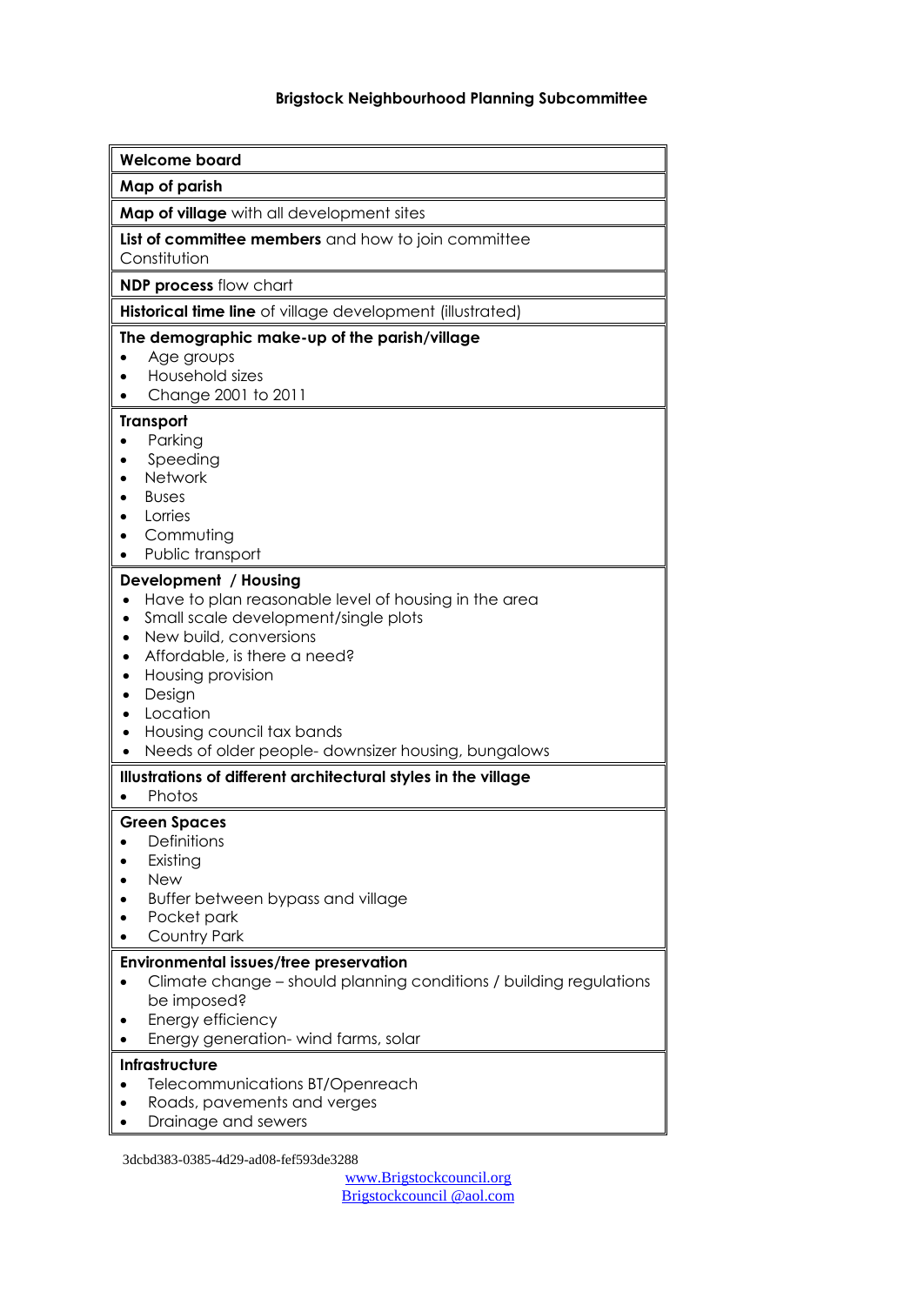| Flooding                                                                                                                |
|-------------------------------------------------------------------------------------------------------------------------|
| Street cleanliness/waste bins                                                                                           |
| Street furniture/seats etc                                                                                              |
| Traffic signage - too much, too little?                                                                                 |
| School capacity                                                                                                         |
| GP surgery capacity                                                                                                     |
| Information from each village service provider - water, elec, gas,<br>broadband, buses etc (Western Power Distribution) |
| Heritage                                                                                                                |
| <b>Conservation Area</b>                                                                                                |
| Definition                                                                                                              |
| <b>Responsibilities</b>                                                                                                 |
| <b>Implications</b>                                                                                                     |
| <b>Listed Buildings</b>                                                                                                 |
| <b>Locally Listed Buildings</b>                                                                                         |
| Archaeology                                                                                                             |
| List of village attributes - visitors asked to prioritise them on a printed                                             |
| form - Quality of life assessment                                                                                       |
| Quiet                                                                                                                   |
| Green/open surroundings                                                                                                 |
| Community spirit                                                                                                        |
| Community facilities                                                                                                    |
| Community clubs                                                                                                         |
| Shop                                                                                                                    |
| Pubs                                                                                                                    |
| <b>Bus</b>                                                                                                              |
| GP surgery                                                                                                              |
| School                                                                                                                  |
| Houses of different sizes and styles                                                                                    |
| Slow organic growth                                                                                                     |
| Low traffic volumes                                                                                                     |
| Wildlife - dependence on trees/hedges/open spaces                                                                       |
| The future for young people in the village                                                                              |
| Opportunity to buy/rent houses                                                                                          |
| Transport links to local towns if don't have a car, motorbike etc                                                       |
| Work prospects                                                                                                          |
| <b>Facilities</b>                                                                                                       |
| Commercial activity in the village                                                                                      |
| Farms                                                                                                                   |
| <b>Businesses</b>                                                                                                       |
| People working from home                                                                                                |
| Shop                                                                                                                    |
| Pubs                                                                                                                    |
| Access to employment                                                                                                    |
| Development of new businesses/subsequent expansion into                                                                 |
| countryside                                                                                                             |
| <b>Brigstock Camp</b>                                                                                                   |
| Latest                                                                                                                  |
| What should happen                                                                                                      |
|                                                                                                                         |

3dcbd383-0385-4d29-ad08-fef593de3288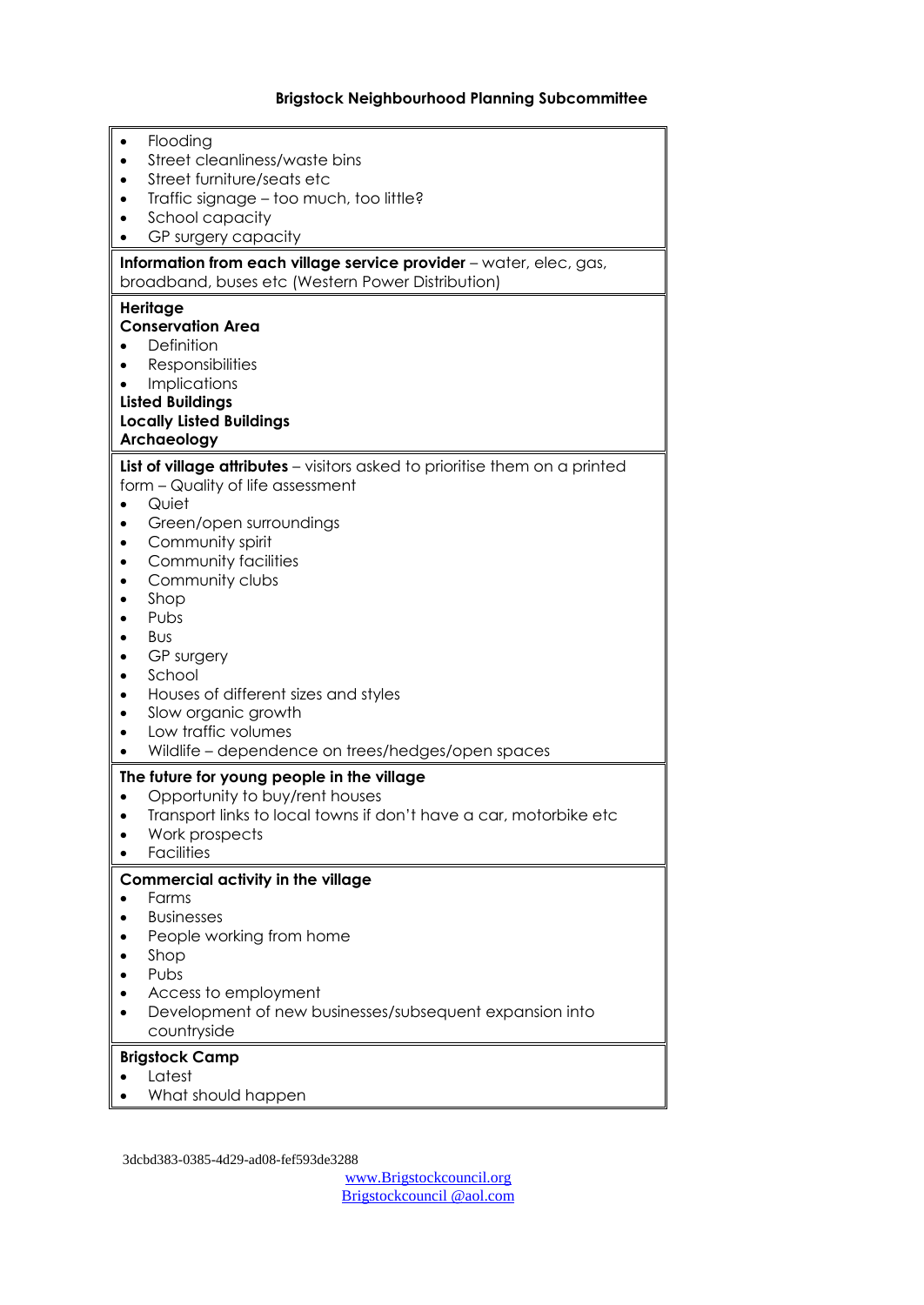## **ACCOUNTS ANALYSIS**

Approved grant budget

#### **August 2015 to February 2016**

| Item                                     | <b>Budget</b> | Aug       | Sept | Oct | <b>Nov</b> | <b>Dec</b> | Jan | Feb |
|------------------------------------------|---------------|-----------|------|-----|------------|------------|-----|-----|
|                                          |               |           |      |     |            |            |     |     |
| <b>Consultant -Surveys</b>               | £840          |           |      |     |            |            |     |     |
| Consultant-Launch event advice           | £390          |           |      |     |            |            |     |     |
| Consultant - Questionnaire & Analysis    | £1,690        |           |      |     |            |            |     |     |
| <b>Printing Costs - Questionnaire</b>    | £208          |           |      |     |            |            |     |     |
| <b>Publicity Costs - Poster Printing</b> | £10           |           |      |     |            |            |     |     |
| Publicity Costs - Street signage         | £180          |           |      |     |            |            |     |     |
| Unbudgeted                               | £000          | £23.41    |      |     |            |            |     |     |
| <b>Total</b>                             | £3,323        | £97.94    |      |     |            |            |     |     |
| <b>Balance</b>                           | £3,323        | £3,225:06 |      |     |            |            |     |     |

Unbudgeted details

| Month | Reference | Cost   | <b>Supplier</b> | <b>Item</b>  |
|-------|-----------|--------|-----------------|--------------|
| Aug   | 101143    | £24:41 | ENC             | Map printing |
| Aug   | 01149     | £73.53 | ENC             | Map printing |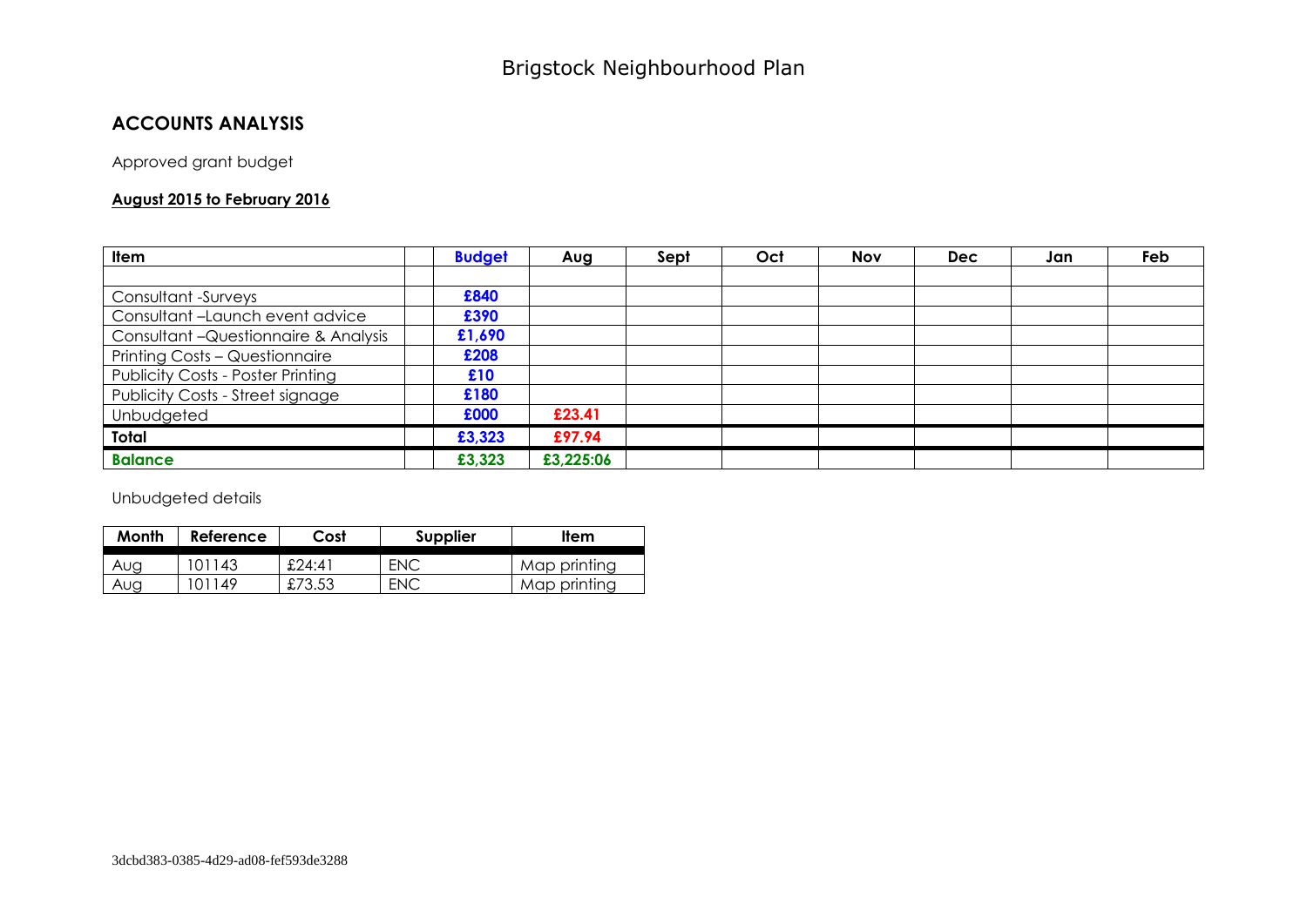| Ref      | <b>Completed Actions</b>                                                                                                                                                                                      |                                        | Resp       | Due by |
|----------|---------------------------------------------------------------------------------------------------------------------------------------------------------------------------------------------------------------|----------------------------------------|------------|--------|
| 14.06iib | Colin Wilkinson to undertake a policy review<br><b>ACTION</b>                                                                                                                                                 | ENC policy list tabled                 | CW         |        |
| 14.06iic | MDS to do some number crunching from<br>census data <b>ACTION</b>                                                                                                                                             | Presentation of census data at meeting | <b>MDS</b> |        |
| 14.06iid | NJS to establish if ENC will lend some display<br>boards <b>ACTION</b>                                                                                                                                        | ENC will lend display boards           | <b>NJS</b> |        |
| 14.07    | The grant offer document requires that all<br>members of the committee be aware of the<br>Parish Councils Health and Safety policy and<br>data protection. Please see attached<br>documents <b>ACTION ALL</b> | H & S Policy Circulated                | ALL        |        |
|          |                                                                                                                                                                                                               |                                        |            |        |

| Ref       | <b>Outstanding Actions</b>                     |                 | Resp      | Due by      |
|-----------|------------------------------------------------|-----------------|-----------|-------------|
| 5.06iii   | Try to collect as many e-mail addresses from   | Very slow start | CA        | 31-03-2015  |
|           | residents so we can start communicating via    |                 |           |             |
|           | Brigstock News. Offer a prize. ACTION CA       |                 |           |             |
| 12.04iic  | To try and improve the response it was         |                 | <b>RF</b> | <b>ASAP</b> |
|           | suggested there should be a link to the        |                 |           |             |
|           | questionnaire circulated with the school       |                 |           |             |
|           | routine information text. ACTION RF            |                 |           |             |
| 12.04iiib | There was a need for smaller maps (A3) similar |                 | ALL       |             |
|           | to those in the Core Spatial Strategy and      |                 |           |             |
|           | ARNOT plan. It those requiring maps inform     |                 |           |             |
|           | NJS of the plan and page numbers he will       |                 |           |             |
|           | arrange for these to be e-mailed. ACTION ALL   |                 |           |             |
| 12.04vd   | Obtain (if available) Supportive maps to show  |                 | JM        | 07/06/2015  |
|           | recent village development <b>ACTION JM</b>    |                 |           |             |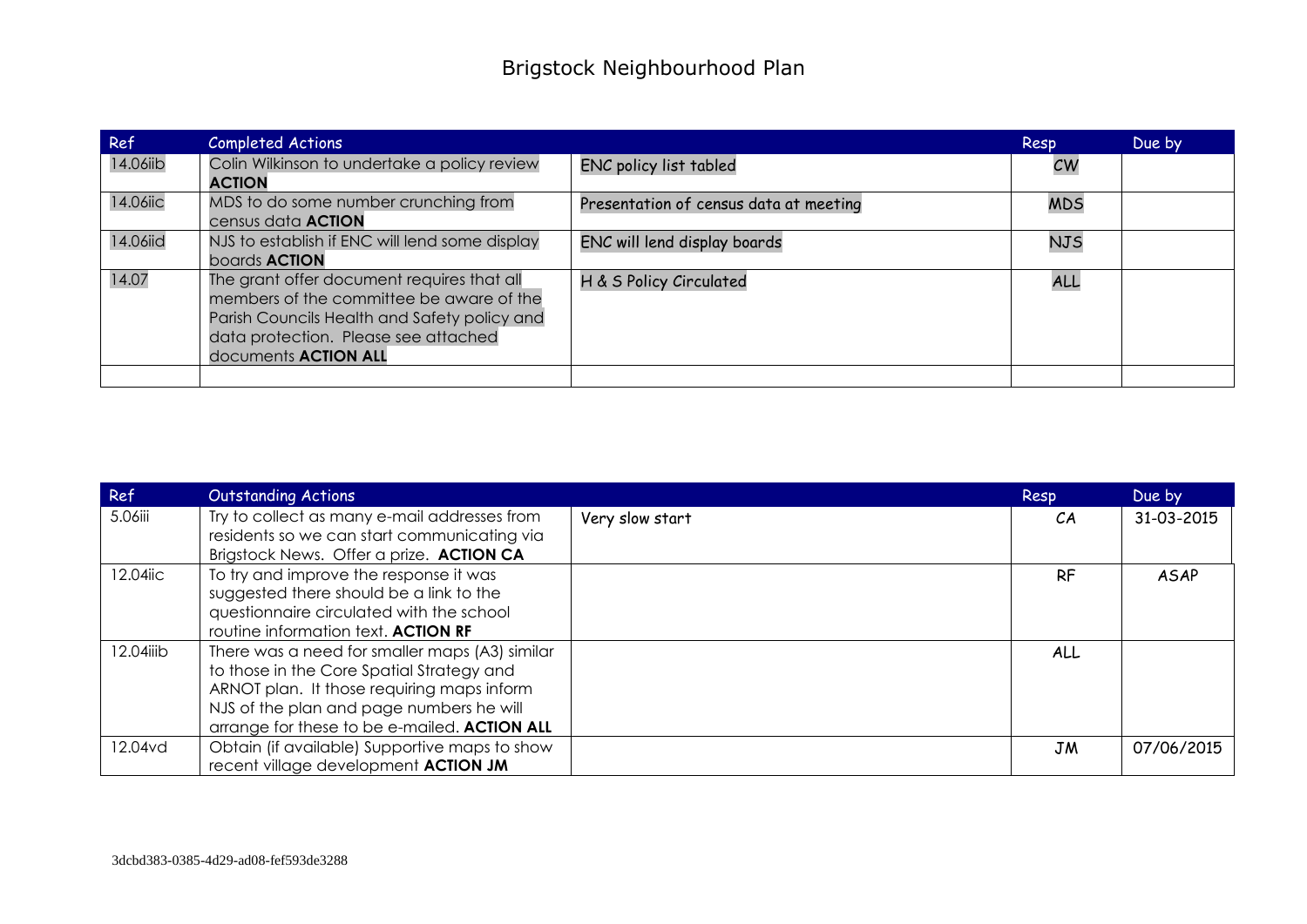# Brigstock Neighbourhood Plan

| 13.07i   | It was agreed that the project should have a<br>logo based on the initials ONP Our<br>Neighbourhood Plan SW to design ACTION                                                                                                                                                                                                                                                                                                                        |                                                                                      | <b>SW</b> | 21/07/2015 |
|----------|-----------------------------------------------------------------------------------------------------------------------------------------------------------------------------------------------------------------------------------------------------------------------------------------------------------------------------------------------------------------------------------------------------------------------------------------------------|--------------------------------------------------------------------------------------|-----------|------------|
| 13.07ii  | Letter to local businesses to be circulated<br>when launch date (confirmed and set in<br>concrete) ACTION LS                                                                                                                                                                                                                                                                                                                                        |                                                                                      | LS        | 21/07/2015 |
| 13.07iii | It was agreed that the flyer circulated to all<br>houses would also include the questionnaire<br><b>ACTION SW</b>                                                                                                                                                                                                                                                                                                                                   |                                                                                      | <b>SW</b> | 21/07/2015 |
| 14.06iia | Launch meeting<br>Propose that chair of PC or NHP<br>committee introduce project<br>The consultant will then give a<br>presentation.<br>Input from D Ray (ENC) to be confirmed<br>There will also be maps and information etc<br>around the hall so there can be subsequent<br>discussion. Possibly some historical information<br>also. The meeting to be an open meeting 3 till<br>5 in the village hall. SW, CA Colin Wilkinson<br><b>ACTION</b> | The detail of the displays for launch to be finalised at<br>that 18th August Meeting | SW/CA/CW  |            |

| Ref       | New Actions                                                                                                                                                                                                                                | Resp       | Due by     |
|-----------|--------------------------------------------------------------------------------------------------------------------------------------------------------------------------------------------------------------------------------------------|------------|------------|
|           | MDS was asked if he could establish if the<br>census distributions were representative of this<br>size of rural settlement. ACTION                                                                                                         | <b>MDS</b> |            |
| 15.06ic   | MDS would circulate the presentation <b>ACTION</b>                                                                                                                                                                                         | MDS.       | 18/08/2015 |
| 15.06ii   | NJS to establish if ENC can supply historical<br>map overlays <b>ACTION</b>                                                                                                                                                                | <b>NJS</b> | 18/08/2015 |
| 15.06iii  | NS to circulate village design statement to<br>group <b>ACTION</b>                                                                                                                                                                         | NJS.       | 18/08/2015 |
| 15.06iiii | The display boards should be limited to about<br>5. From the list supplied by Colin Wilkinson CA<br>will summarise the content for the boards and<br>circulate. The final content will be signed off<br>at the 18th August meeting. ACTION | CA         | 18/08/2015 |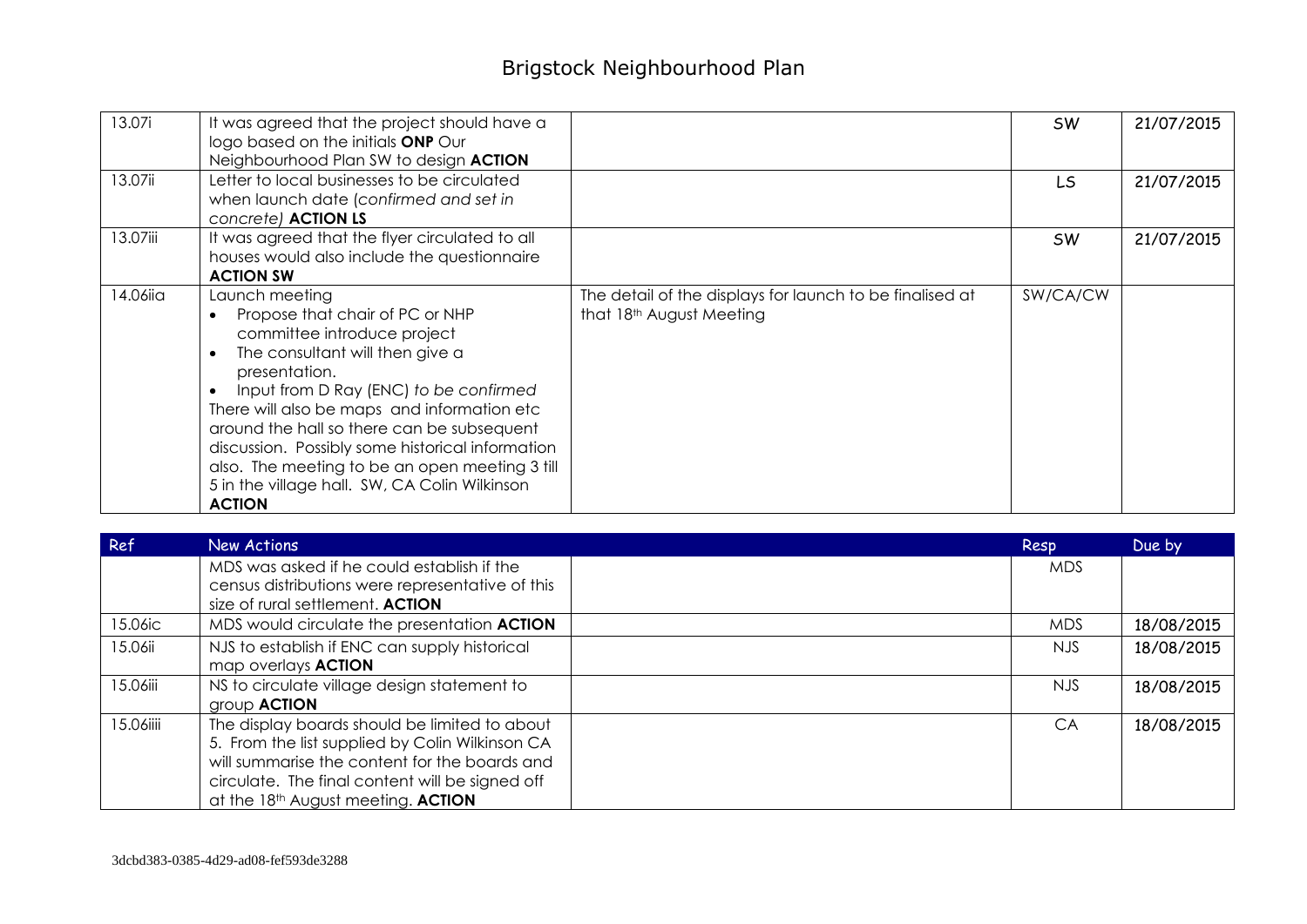# Brigstock Neighbourhood Plan

| 15.06v     | SW to design advertising poster <b>ACTION</b>  |                                                       | SW        | 18/08/2015 |
|------------|------------------------------------------------|-------------------------------------------------------|-----------|------------|
| 15.06vi    | NS to establish if WI will do refreshments and |                                                       | <b>NS</b> | 18/08/2015 |
|            | establish their charges <b>ACTION</b>          |                                                       |           |            |
| 15.06viii  | Local business to be invited to attend launch  |                                                       | T.B.A     |            |
|            | meeting <b>ACTION</b>                          |                                                       |           |            |
| 15.06viiii | Separate stake holder meeting to be            | Provisionally booked for the 13 <sup>th</sup> October | T.B.A     |            |
|            | arranged <b>ACTION</b>                         |                                                       |           |            |
| 15.06x     | NS to invite CPRE to the stakeholder meeting   |                                                       | <b>NS</b> | 18/08/2015 |
|            | <b>ACTION</b>                                  |                                                       |           |            |